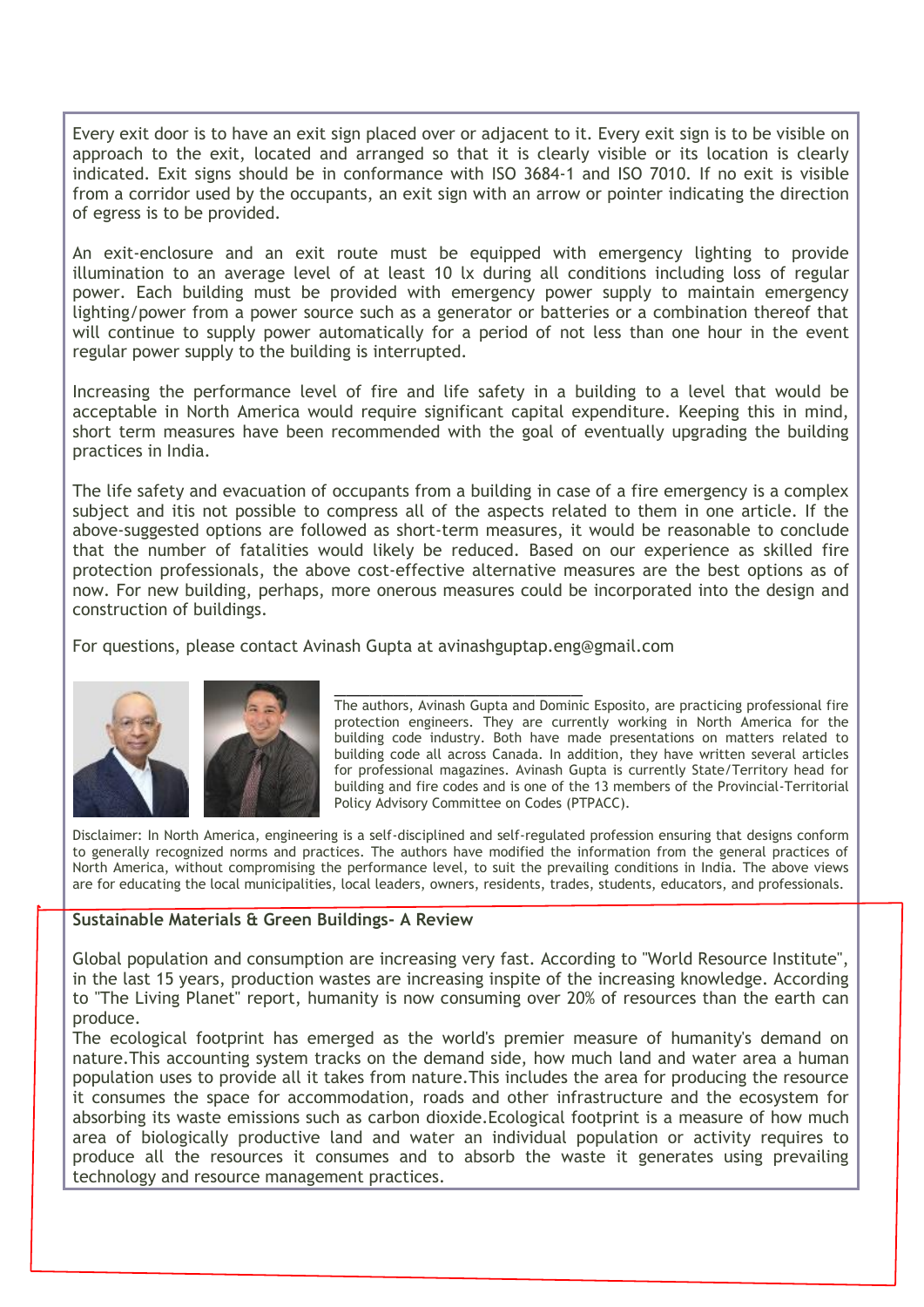Our current globe situation, since the 1920s is that humanity has been in ecological overshoot with annual demand on resources exceeding what earth can regenerate each year. It now takes the earth one year to regenerate what we use in a year. We maintain this overshoot by liquidating the earth's resources. Overshoot is actually threat to human well-being and the health of the planet particularly for India with the population of over 130 crores and such important subject is not being adequately addressed.

The earth planet has well connected natural system and the earth system science involves: - Explaining interactions among the major components of earth's system e.g. the biosphere, atmosphere, energy system, etc., distinguishing nature from human induced cause of change, understanding and predicting the consequences of change.

The main flows of nature are carbon and oxygen flow. Oxygen is necessary for breathing  $\alpha$  carbon is the most important part of molecules. Carbon flow is known as "carbon cycle". Carbon is a major courier of energy. The carbon cycle is out of balance and as concentration of CO2 and greenhouse gases increases, the earth is undergoing "Global warming and climate change". The impact of present environment can be considered in two ways; 1st we use resources, 2nd we dump wastes (waste in the liquid, solid or gas forms. Both of the things harm environment). The Impacts: shortage of clean and accessible fresh water, degradation of terrestrial and aquatic ecosystems increase in the soil erosion, loss of biodiversity, change in the chemistry of atmosphere, possibility of significant change in climate.

The biggest challenge is not only shortage of resources for the future but also protecting ourselves from environmental hazards. Global warming and climate change are the biggest problem and its major contribution comes from the burning of fossil fuels and cement manufacture as both processes involve major emission of CO2.

Process of change: Important threads for change……

Reducing, reusing, recycling and recovering.

Re-engineering the material we use by recycling and use of construction demolition waste  $u = \frac{1}{2}$  fuel energy.

Use of energy, materials and water with increased efficiency for its production and induction while reducing for impact on human health and environment during the life cycle; up to demolition, recycle and reuse.

Understanding and managing the raw materials available, minimize the embodied energy and CO2 emissions, lowering cement consumption through mechanization and admixtures, water efficiency.

Water efficiency:

Efficient use of water by use of recycled waste water instead of potable or irrigation

Water efficiency in air conditioning system

Conservation of water use in domestic & industries

Innovative waste water technologies